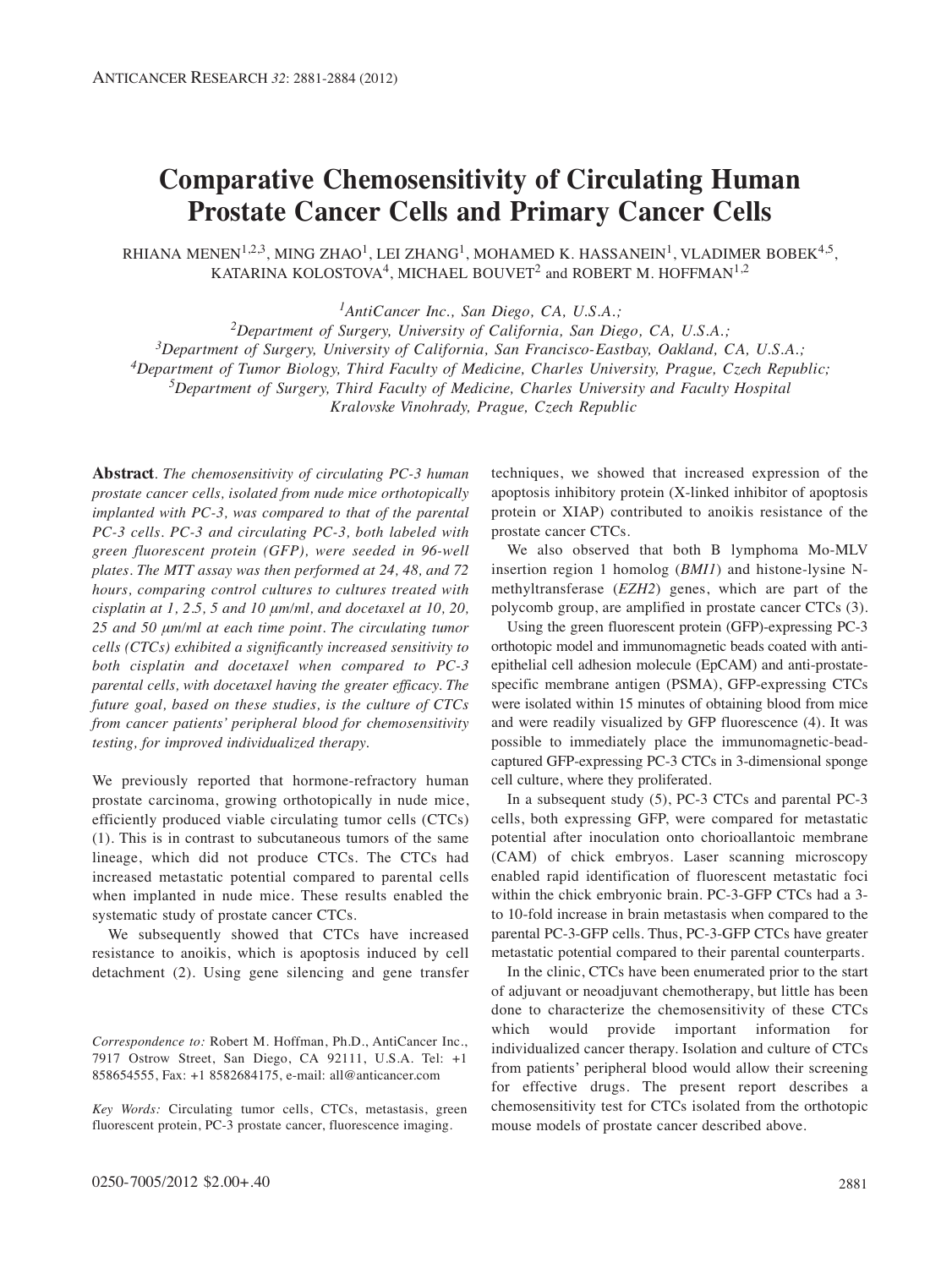#### **Materials and Methods**

*Cell culture.* The PC-3 human prostate cancer cell line, expressing GFP, used in this study has been described previously (6). Except where noted, the cells were grown in RPMI-1640 supplemented with 10% fetal bovine serum and gentamycin (Life Technologies, Inc., Carlsbad, CA, USA) to 70-80% confluence, as described previously  $(1, 4, 7-9)$ .

*Fluorescent orthotopic model of human prostate cancer metastasis in nude mice.* A PC-3 GFP fluorescent orthotopic model of human prostate cancer was used based on surgical orthotopic implantation in the prostate of nude mice (6). Similarly to the parental PC-3 derived tumors, GFP-expressing fluorescent orthotopic tumors exhibit highly aggressive metastatic behavior, in contrast to tumors derived from the same lineage growing subcutaneously (*s.c.*). The orthotopic tumors recapitulate to a significant degree the clinical pattern of metastatic spread of advanced clinical prostate cancer (1, 6). Animal experiments were carried out in accordance with the Guidelines for the Care and Use of Laboratory Animals under NIH Assurance No. A3873-01 (4).

*Immunomagnetic separation and enrichment of human prostate cancer epithelial cells.* Blood from nude mice with orthotopic PC-3-GFP human prostate cancer (0.5-1.0 ml) was obtained by cardiac puncture. Clotted and unclotted blood was put into EDTA tubes (BD, Franklin Lakes, NJ, USA). Erythrocytes were lysed (Buffer EL, Qiagen, Hamburg, Germany) and the CTCs were pelleted by centrifugation and were then suspended in 1 ml phosphate-buffered saline (PBS). Immunomagnetic beads (AdnaTest ProstateCancer Select Kit, AdnaGen AG, Langenhagen, Germany) were added to the tube according to the manufacturer's protocol. This kit enables the immunomagnetic enrichment of cancer cells *via* epithelial and tumor-associated antigens. After 10 min incubation at room temperature, the tube was placed in a Magnetic Particle Concentrator stand (DYNAL, Oslo, Norway), which attaches the beads to the wall of the tube. The attached beads were washed three times with 1 ml PBS. The bead-captured cells were then suspended in PBS or culture medium and observed under fluorescence microscopy (4).

*CTC chemosensitivity test.* PC-3-GFP, and PC-3-GFP CTCs were placed in 6 wells per column on 96-well plates at 5×103 cells/well. Cisplatin was administered at 1, 2.5, 5 and 10 μl/ml. Similarly, docetaxel was administered at 10, 20, 25 and 50 μl/ml. Absorbance was read by a Tecan Sunrise Microplate Reader using Magellan software (Tecan Systems, San Jose, CA, USA). Data were processed using Microsoft Excel and the percentage reduction in cell number was calculated using the untreated control cells representing 100% viability. The Student's *t*-test was performed to generate *p*-values comparing primary PC-3 cells and CTC proliferation at each time point for each drug concentration. A *p*-value of <0.05 was considered significant.

*Growth curves.* To ensure that the difference in response between PC-3 and CTC cell lines was not due to differences in their proliferation rates, PC-3 and PC-3 CTC cells were plated at varying cell densities. Six wells of PC-3 and of CTC cells were seeded at  $10^3$ ,  $3 \times 10^3$  and  $5 \times 10^3$  into 96-well plates. 3-(4,5-dimethylthiazol-2yl)-2,5-diphenyltetrazolium bromide (MTT) analysis was carried out at 24, 48, and 72 h. Absorbance was read by the Tecan Sunrise Microplate Reader using the Magellan software (Tecan Systems). Data were processed using Microsoft Excel. The Student's *t-*test was performed to generate *p*-values comparing PC-3 and CTC growth curves at each time point and cell density. A *p*-value of <0.05 was considered significant.

## **Results**

*Comparative chemosensitivity of CTCs and parental PC-3 prostate cancer cells at 24 hours culture.* At 24 h following the addition of cisplatin  $(1 \mu m/ml)$  (Figure 1A), PC-3 and CTC groups had viabilities of 99.9% and 96.0%, respectively (*p=*0.19). PC-3 and CTC treated with 2.5 μm/ml cisplatin had viabilities of 94.2% and 88.9%, respectively (*p=*0.004). PC-3 and CTC treated with 5 μm/ml cisplatin had viabilities of 64.9% and 62.3%, respectively (*p=*0.59), and those treated with 10 μm/ml cisplatin had viabilities of 29.4% and 15.6%, respectively (*p<*0.001).

The PC-3 and CTC cells treated with 10 μm/ml docetaxel had viabilities of 84.9% and 63.8%, respectively (*p<*0.001). PC-3 and CTC treated with 20 μm/ml docetaxel had viabilities of 62.4% and 55.5%, respectively (*p=*0.04). PC-3 and CTC treated with 25 μm/ml docetaxel showed viabilities of 61.8% and 56.6%, respectively (*p=*0.37). PC-3 and CTC treated with 50 μm/ml docetaxel showed viabilities of 30.9% and 14.3%, respectively (*p<*0.001).

*Comparative chemosensitivity of parental PC-3 prostate cancer cells and CTC at 48 h culture.* At 48 h following addition of chemotherapy (Figure 1B), cisplatin-treated (1μm/ml) PC-3 and CTC groups had viabilities of 80.9% and 77.9%, respectively (*p=*0.61). PC-3 and CTC treated with 2.5 μm/ml cisplatin had viabilities of 67.3% and 64.5%, respectively (*p=*0.42). The PC-3 and CTC cells treated with 5 μm/ml cisplatin had viabilities of 35.4% and 28.6%, respectively (*p=*0.16). PC-3 and CTC treated with 10 μm/ml cisplatin had viabilities of 2.7% and 0%, respectively (*p=*0.07).

PC-3 and CTC treated with 10 μm/ml docetaxel had viabilities of 70.7% and 80.1%, respectively, and marked the only occurrence in the present study where CTCs were less sensitive than PC-3 parental cells (*p=*0.01). PC-3 and CTC treated 20 μm/ml docetaxel had viabilities of 72.5% and 73.8%, respectively (*p=*0.69). PC-3 and CTC groups treated with 25 μm/ml docetaxel had viabilities of 68.3% and 65.5%, respectively (*p=*0.26). PC-3 and CTC treated with 50 μm/ml docetaxel had viabilities of 43.0% and 17.1%, respectively (*p<*0.001).

*Comparative chemosensitivity of CTC and parental PC-3 prostate cancer cells at 72 h culture.* At 72 h following addition of chemotherapy (Figure 1C), the cisplatin-treated (1 μm/ml) PC-3 and CTC had viabilities of 78.7% and 64.2%,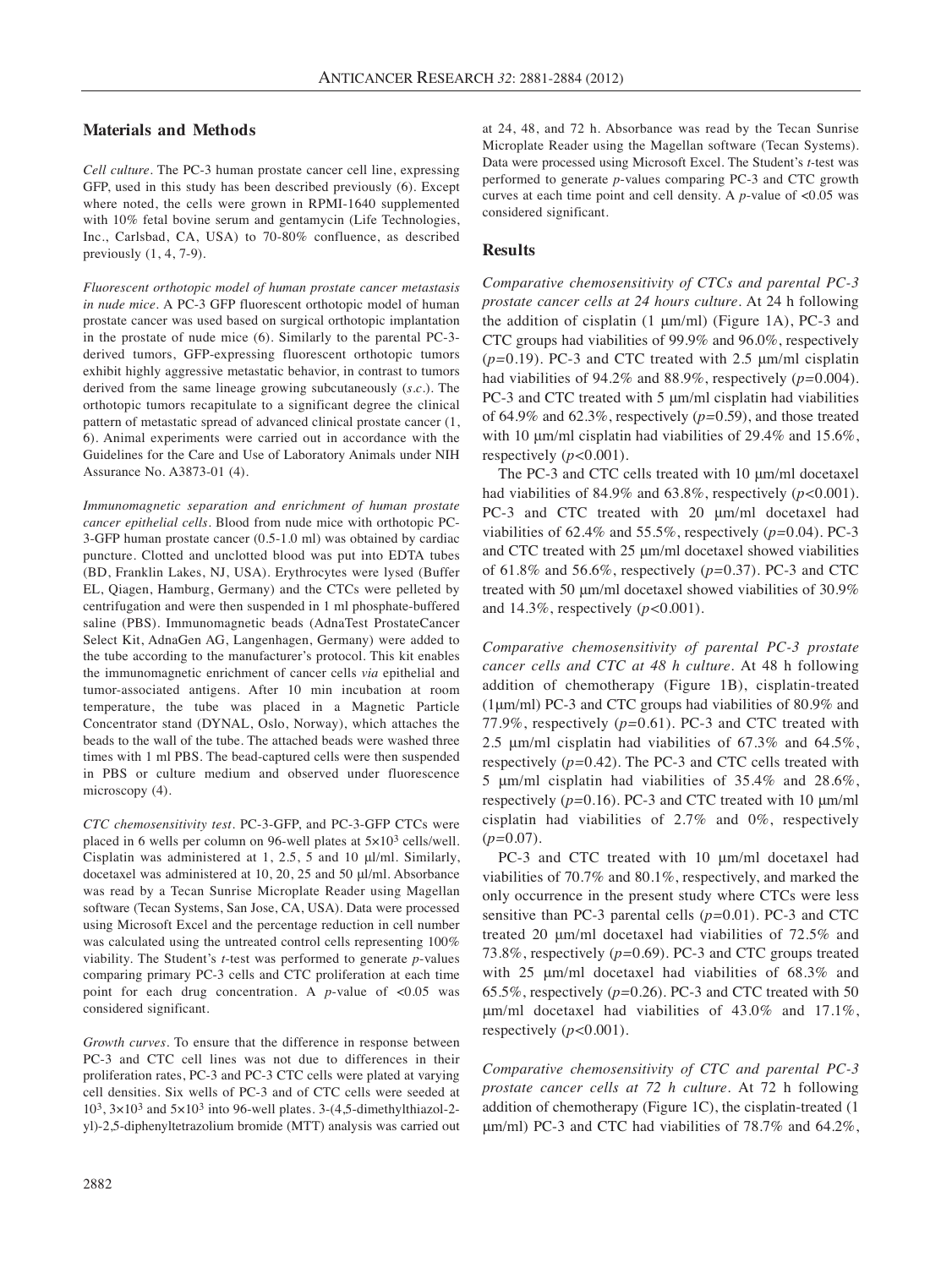D

E







PC-3 vs CTC treated by Docetaxel for 24 h



PC-3 vs. CTC treated by Docetaxel for 48 h







Figure 1. *A-F. Circulating tumor cells (CTC) chemosensitivity test. PC-3-green fluorescent protein (GFP) and PC-3-GFP-CTC were placed in 6 wells per column on 96-well plates at 5×103 cells/well. Cisplatin was administered at 1, 2.5, 5 and 10 μl/ml. Similarly, docetaxel was administered at 10, 20, 25, and 50 μl/ml. The MTT test was performed to quantify viable cells. The percentage reduction in cell number was calculated using the untreated control cells representing 100% viability. The Student's t-test was performed to generate p-values comparing PC-3 and CTC drug sensitivity at each time point for each drug concentration tested (\*p<0.05 and \*\*p<0.01).*